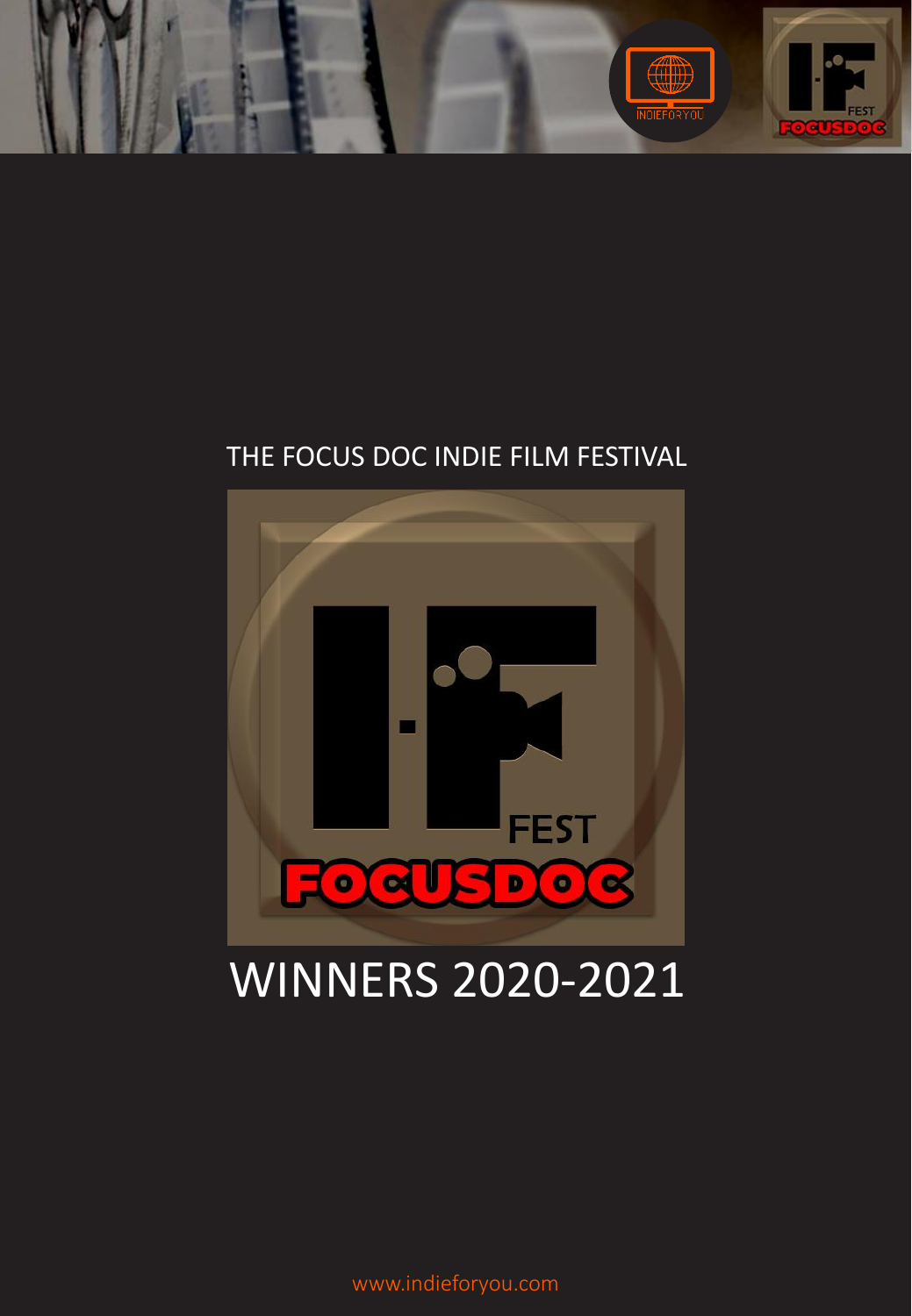

## FocusDoc Film Festival AWARD WINNERS MARCH'21

|   | <b>AWARD</b>                  | <b>TITLE ORIGINAL</b>                     | <b>TITLE ENGLISH</b>                                       | <b>DIRECTOR NAME</b>       |
|---|-------------------------------|-------------------------------------------|------------------------------------------------------------|----------------------------|
|   | <b>1 BEST DOCUMENTARY</b>     | <b>EFEST</b>                              | <b>EFEST</b>                                               | <b>Gabriel Cobos Tello</b> |
|   | 2 AUDIENCE AWARD              | REFLEJOS DE UNA<br>SOCIEDAD               | <b>REFLECTIONS OF A</b><br><b>SOCIETY</b>                  | David Tárrega Campos       |
|   | <b>3 FAN AWARD</b>            | <b>REFLEJOS DE UNA</b><br><b>SOCIEDAD</b> | <b>REFLECTIONS OF A</b><br><b>SOCIETY</b>                  | David Tárrega Campos       |
|   | 4 BEST FEATURE DOCUMENTARY    | PAROLES DE BANDITS                        | <b>WORDS OF BANDITS</b>                                    | Jean Boiron                |
| 5 | <b>BEST SHORT DOCUMENTARY</b> | LOS OJOS DE LA TIERRA                     | THE EYES OF THE LAND Marcos Altuve                         |                            |
|   | 6 BEST MINI DOCUMENTARY       | <b>ESTRAPERLO</b>                         | <b>BLACK MARKET</b>                                        | Desislava Tomova           |
|   | <b>7 BEST DIRECTOR</b>        | MISERERE, THE BLESSING<br>OF THE MOUNTAIN | MISERERE, THE<br><b>BLESSING OF THE</b><br><b>MOUNTAIN</b> | <b>Michel Pavlou</b>       |
|   | 8 BEST CINEMATOGRAPHY         | NILE GLIMPSES                             | <b>NILE GLIMPSES</b>                                       | Benedetta Mucchi           |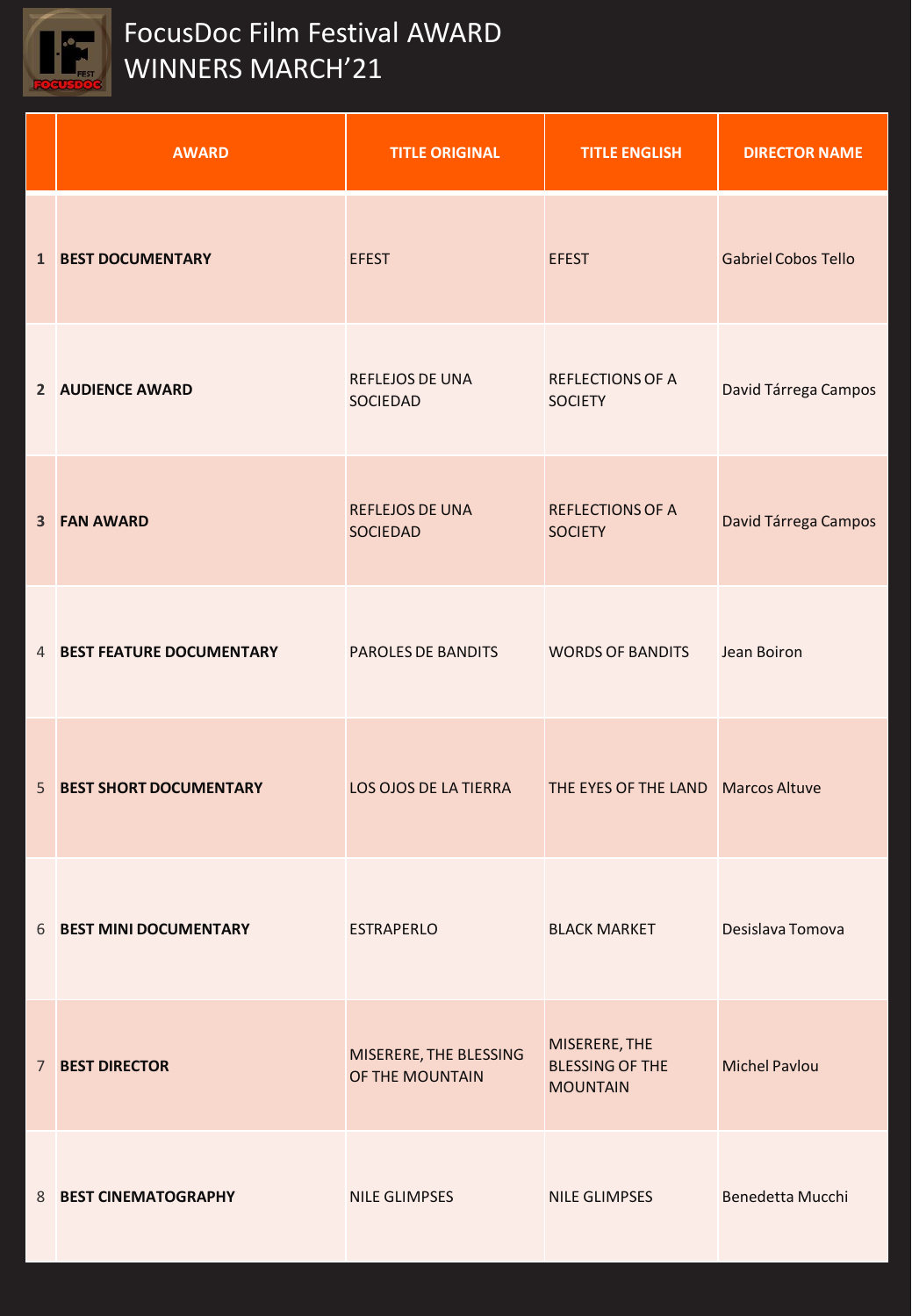

| <b>AWARD</b>                           | <b>TITLE ORIGINAL</b>                             | <b>TITLE ENGLISH</b>                                               | <b>DIRECTOR NAME</b>         |
|----------------------------------------|---------------------------------------------------|--------------------------------------------------------------------|------------------------------|
| <b>1 BEST DOCUMENTARY</b>              | <b>MEGAFIRES INVESTIGATING</b><br>A GLOBAL THREAT | <b>MEGAFIRES</b><br><b>INVESTIGATING A</b><br><b>GLOBAL THREAT</b> | <b>Cosima Dannoritzer</b>    |
| 2 AUDIENCE AWARD                       | <b>MEGAFIRES INVESTIGATING</b><br>A GLOBAL THREAT | <b>MEGAFIRES</b><br><b>INVESTIGATING A</b><br><b>GLOBAL THREAT</b> | Cosima Dannoritzer           |
| <b>3 FAN AWARD</b>                     | ERICEIRA, WHERE THE<br><b>OCEAN IS MORE AZURE</b> | <b>ERICEIRA, WHERE THE</b><br><b>OCEAN IS MORE AZURE</b>           | <b>Alexey Samoylovich</b>    |
| 4 BEST MINI DOCUMENTARY                | <b>EXTRATOS</b>                                   | <b>EXTRACTS</b>                                                    | Sinai Sganzerla              |
| <b>5 BEST TRAVEL DOCUMENTARY-ESSAY</b> | ERICEIRA, WHERE THE<br><b>OCEAN IS MORE AZURE</b> | <b>ERICEIRA, WHERE THE</b><br><b>OCEAN IS MORE AZURE</b>           | Alexey Samoylovich           |
| 6 BEST MINI DOCUMENTARY                | <b>ESTRAPERLO</b>                                 | <b>BLACK MARKET</b>                                                | Desislava Tomova             |
| <b>7 BEST DIRECTOR</b>                 | PIÉLAGO                                           | PIÉLAGO                                                            | <b>Carlos Cabrera Suarez</b> |